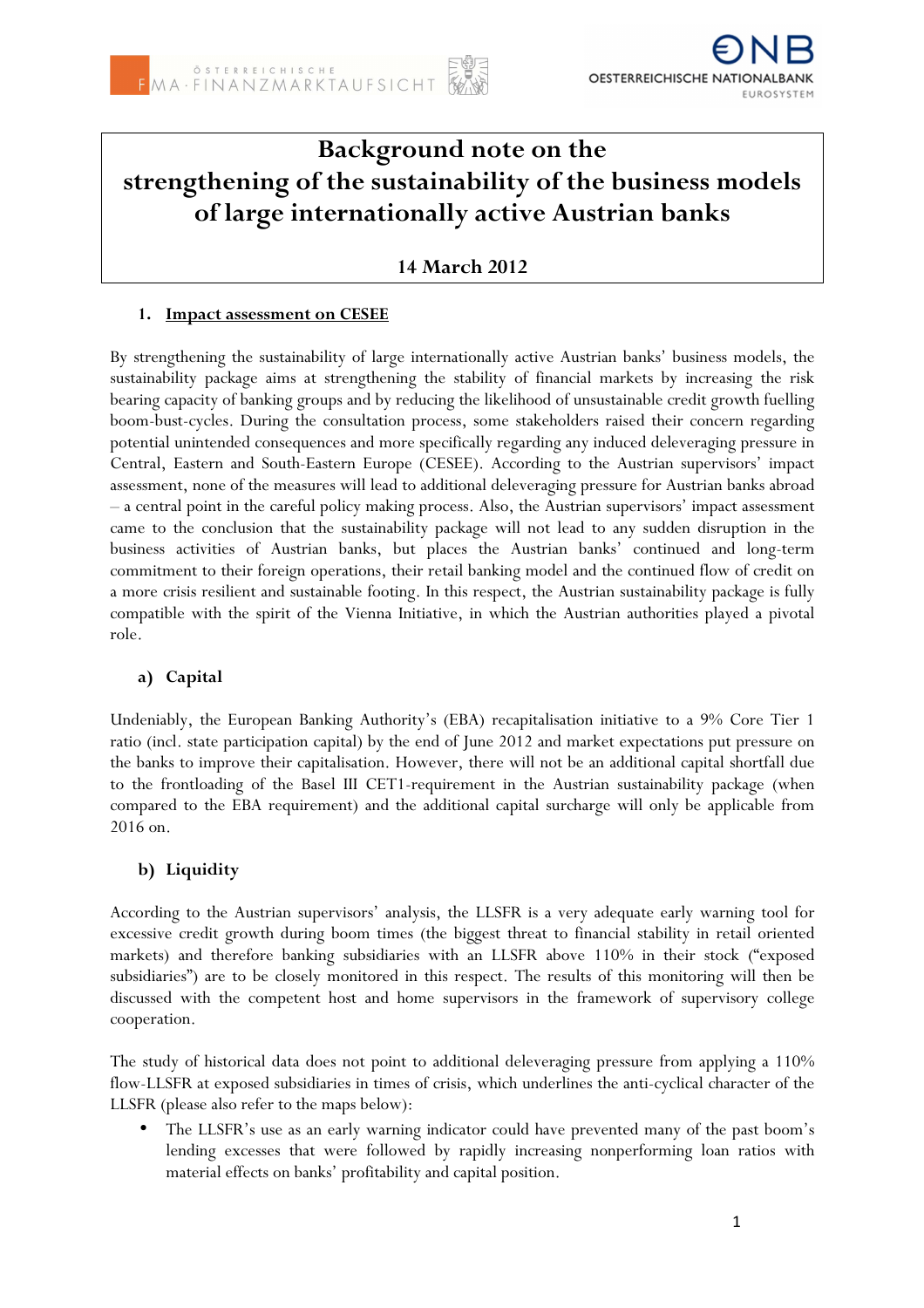

• During 2009, at the height of the crisis, when lending growth was subdued by macroeconomic realities and deposits remained stable, only very few exposed subsidiaries would have exceeded a flow-LLSFR of 110%.

It is important to note that when monitoring the flow-LLSFR, the rollover of the existing loan portfolio is not counted, as the flow-LLSRF is calculated as the change between the stock of loans at the beginning and the end of year. Furthermore, the close monitoring of the funding situation promotes local capital markets and the perception of a less volatile, sustainable business model should in the medium term even be rewarded with better funding conditions for Austrian banking groups and their subsidiaries.

## Anti-cyclicality: Monitoring the funding situation does not lead to deleveraging, but would send warning signals in times of excess



Source: OeNB.

The above representations actually exaggerate the consequences of possible constraining supervisory measures. First, due to limited data availability, these representations use the stricter Loan-to-Deposit Ratio (LDR) in order to show which exposed bank subsidiaries in which countries would have been affected from a hypothetical 110% flow-LLSFR. Moreover, they do not take into account proportionality and flexibility considerations. Finally, these maps only represent the impact on the currently concerned parent institutions' subsidiaries and do not include any information on their respective market share in each country.